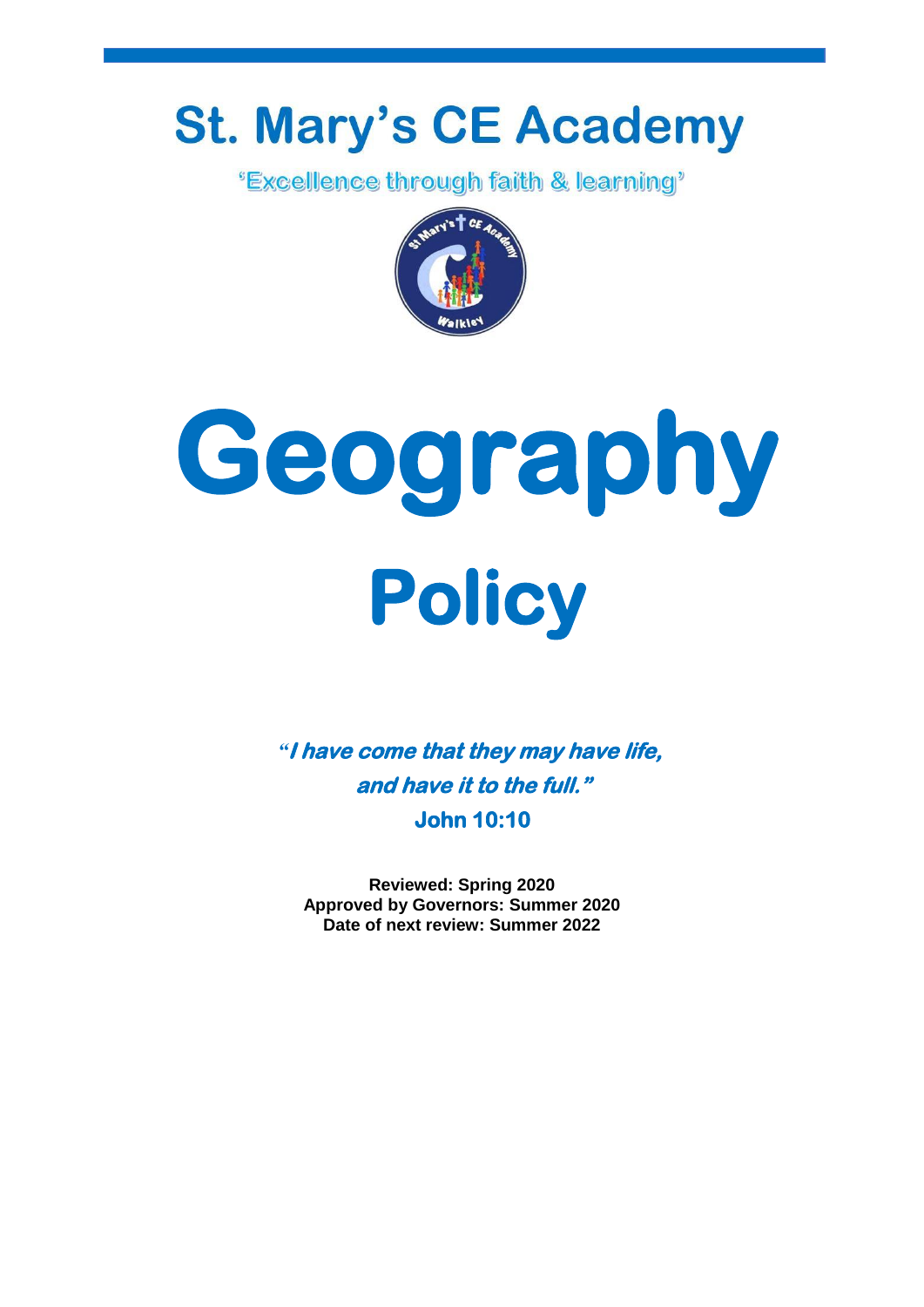# **Geography Policy**

# **1. INTENT**

#### **Our School Vision & Vision for Geography**

At St Mary's Church of England Academy, we aim to provide a caring environment where every child can thrive and is supported to achieve their unique & amazing potential as a child of God. Our high standards of teaching and personalised learning are set within a broad, balanced and creative curriculum – a curriculum which is intended to prepare our learners to make a positive contribution towards society and enjoy future success.

#### **Our Vision for teaching Geography is:**

- To stimulate children's interest in their surroundings and develop a knowledge and understanding of the physical and human processes which shape places.
- To increase children's knowledge of other cultures and, in so doing, teach a respect and understanding of what it means to be a positive citizen in a multicultural country.
- To provide learning opportunities that enthuse, engage, and motivate children to learn and foster a sense of curiosity and wonder at the beauty of the world around them.
- To encourage in children a commitment to sustainable development and an appreciation of what 'global citizenship' means.
- To make sense of their own surroundings through learning about their own locality and the interaction between people and the environment.
- To develop geographical skills, including how to use, draw and interpret maps of different scales, and the vocabulary necessary to carry out effective geographical enquiry.
- To be able to apply map reading skills to globes, atlases and maps and identify geographical features.
- To formulate appropriate questions, develop research skills and evaluate material to inform opinions.
- To enable children to work geographically in a range of appropriate contexts, using a variety of materials, resources (including ICT), fieldwork, sources and equipment.

# **2. IMPLEMENTATION**

**Our Aims for Geography** -taken from the National Curriculum 2014.

The overarching aim for Geography in the National Curriculum is to inspire in pupils a curiosity and fascination about the world and its people that will remain with them for the rest of their lives.

**Foundation stage** pupils should be taught Geography skills in accordance with the 2019 EYFS framework. Geography makes a significant contribution to the ELG (Early Learning Goal) objectives of developing a child's knowledge and understanding of the world. In addition to this, the school's Geography progression document states that FS pupils should be taught: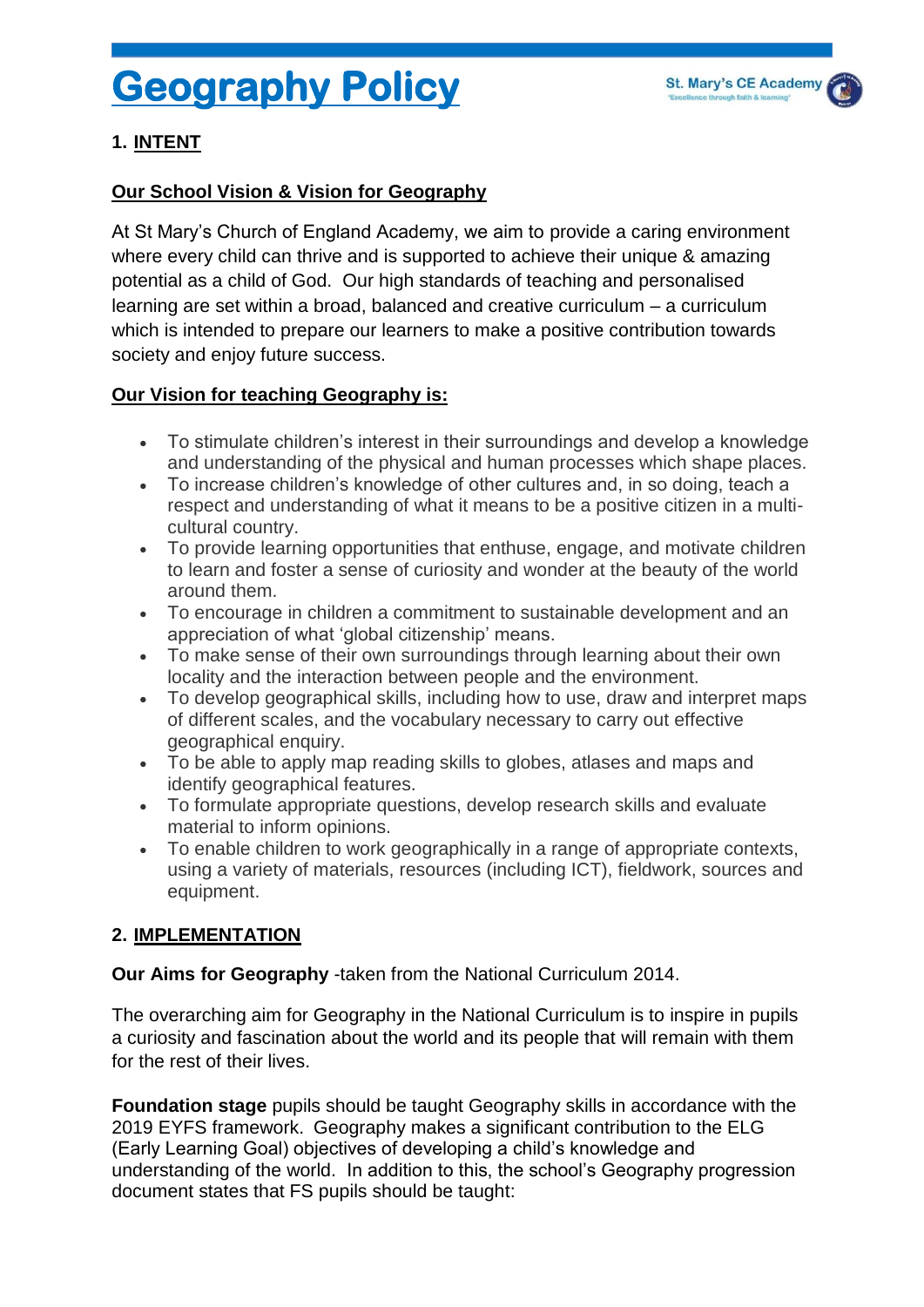- To make sense of their physical world and their community through opportunities to explore, observe and find out about people, places and the environment
- To learn about people and communities- know about similarities and differences between themselves and others, and among families, communities and traditions
- To learn that other children do not always enjoy the same things and learn to be sensitive to this
- To know about similarities and differences in relation to places, objects, materials and living things
- To talk about the features of their own immediate environment and how environments might vary from one another
- To make observations about animals and plants, explain why some things occur and talk about changes

The National Curriculum prescribes what **Key Stage 1** pupils should be taught. In addition to this, through the school's Geography progression document KS1 pupils should be taught:

- To develop knowledge about the world, the United Kingdom and their locality.
- To understand basic subject-specific vocabulary relating to human and physical geography
- To begin to use geographical skills, including first-hand observation, to enhance their locational awareness

The National Curriculum prescribes what **Key Stage 2** pupils should be taught. In addition to this, through the school's Geography progression document KS2 pupils should be taught:

- To extend their knowledge and understanding beyond the local area to include the United Kingdom and Europe, North and South America.
- To study about the location and characteristics of a range of the world's most significant human and physical features.
- To develop their use of geographical knowledge, understanding and skills to enhance their locational and place knowledge.

#### **\*Please see the linked Geography progression planning grid for specific objectives taught in each year group**

# **3. PLANNING AND TEACHING**

Long, medium and short term planning for Geography is linked to the Geography progression plan for each year group.

The progression document links details and ideas for the teaching of national curriculum objectives for geography to specific topics for each year group. It also aims to show progression of key skills e.g. map reading skills throughout the primary learning journey.

# **4. Learning curriculum**

Geography has strong links to the teaching of other curriculum areas. The curriculum can promote learning across the curriculum in a number of areas such as spiritual, moral, social and cultural development, key skills and thinking skills. Geography makes a significant contribution to the teaching of English because it actively promotes the skills of reading, writing, speaking and listening. Geography contributes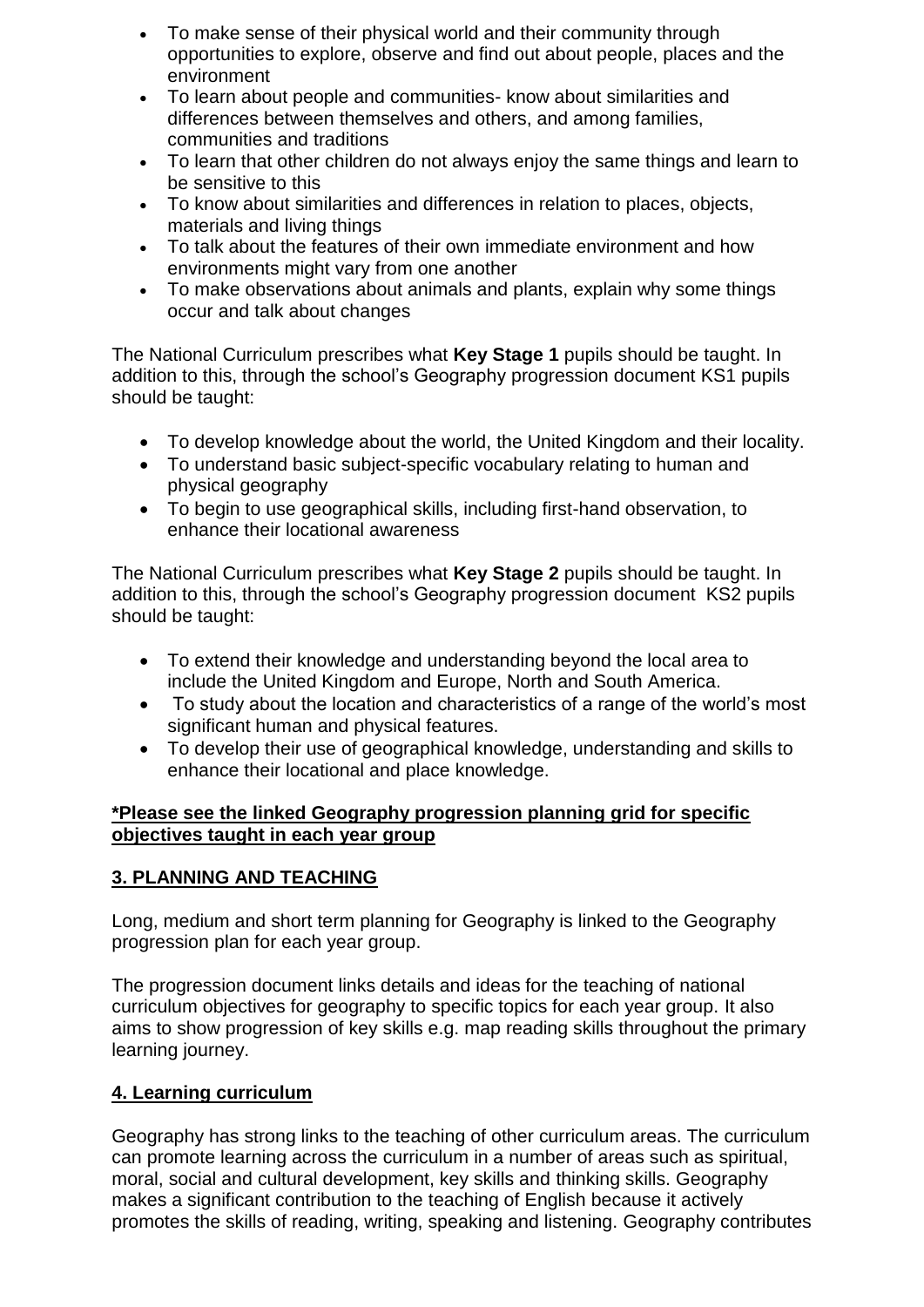to the teaching of mathematics in a variety of ways. The children study space, scale and distance and they learn how to use four and six figure grid references. They also use graphs to explore, analyse and illustrate a variety of data. Children use ICT in geography to enhance their skills in data handling and in presenting written work. They research information through the internet using safe search. Bee-Bots (small programmable robots) are used for direction and mapping work in the EYFS and KS1. Geography and global learning also have strong links to PSHE and P4C (Philosophy for Children).

# **5. Fieldwork**

Fieldwork is integral to effective geography teaching and we include as many opportunities as we can to involve children in practical geographical research and enquiry. All children carry out an investigation into the local environment in KS1 and Y3. We aim to provide opportunities to observe and record information around the school site and the local area linked to key areas studied e.g. Rivers study in Y5 and Mountains in Y3.

#### **6. Assessment and recording**

Both formative and summative assessments are used. We assess children's work in geography by making informal observations as we question and monitor the learning of the children during lessons. Once the children complete a piece of work we mark and comment as necessary. This information then informs planning. The progress of an individual pupil in this area of the curriculum is reported at the end of the academic year including the level of attainment. At Key Stage 1 and 2, pupils are required to show their progression of geography learning in their topic books.

Progression and achievement is tracked against learning objectives.

Photographic records of activities including fieldwork will also be kept by the classroom teacher and reviewed by the subject leader/included in a portfolio of work.

# **7. The subject leader**

The school's appointed subject leader will oversee the continuity of the subject and the progression of teaching and learning for geography within annual and mediumterm plans. They will monitor the planning, quality of teaching and the standard of work produced.

Evidence will be kept from year to year. The subject leader will offer support to colleagues and share their expertise and experience. They will encourage staff and pupils to be creative and advise teachers on teaching methods/resources they may wish to explore.

#### **8. Resources**

Geography resources are kept in the staffroom/resource area and monitored by the subject leader.

# **9. Displays**

The school promotes the displaying of topic/creative curriculum/geography in classrooms and corridors. Displays can inspire children, convey standards and promote high expectations. We use displays to celebrate achievement and support teaching and learning.